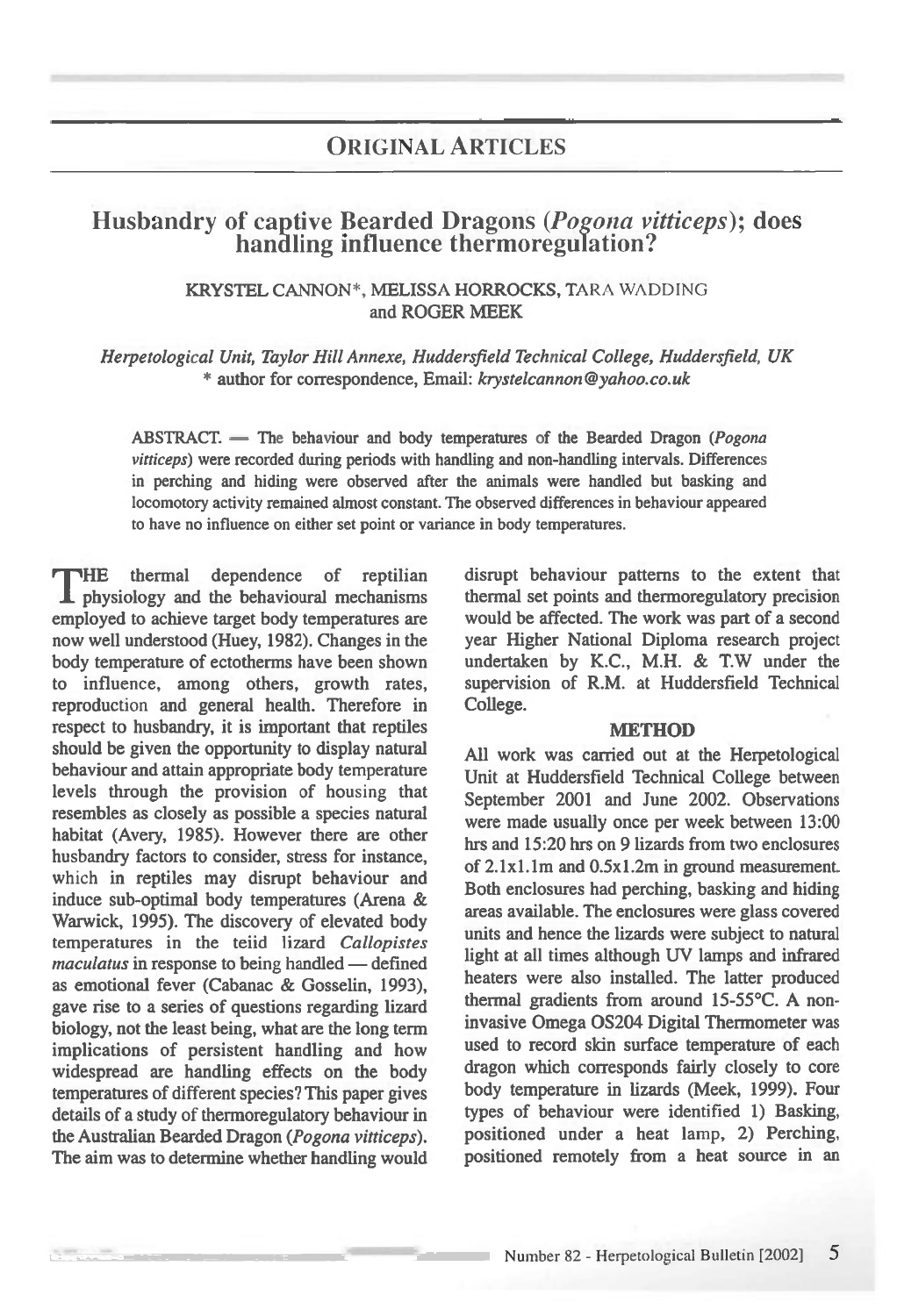elevated location either on a rock or branch, 3) Locomotory activity, which is self explanatory and 4) Hiding, inside a hide box or down a tunnel. The results of this study are based on a total of 1170 behaviour records and 1170 body temperature measurements.

The lizards were all adults, captive bred at the college, and aged between 2 and 3 years. They were exposed to both people passing and actually entering (walk-in) their enclosures on a daily basis. Each cage had only one resident male, although as many as 6 females could be present in a cage but only 3 lizards were identified and used from each cage at any given time (1 male and 2 females). No physical interactions were observed during the study between individuals other than mating.

# Procedures

The behaviour of three animals was observed for one hour during which time the lizards body temperatures and behaviour were recorded every five minutes. All animals were then removed from the enclosure and

held and manipulated for a period of twenty minutes before being returned to the cage. They were observed for a further hour, recording temperatures and behaviour as before.

Independently on other weeks a control was set up where the procedure was repeated except the animals were left in their enclosures for the twenty minute interval without being handled or measured in any way. Both groups of lizards were employed as control and manipulated treatments.

### **RESULTS**

Behaviour. Table 1 shows the pooled behaviour of the Bearded Dragons during the one hour periods before and after the handling and non-handling intervals. Differences in behaviour between

|                        |    |    |    | Basking Perching Hiding Locomotory activity |
|------------------------|----|----|----|---------------------------------------------|
| A) Before non-handling | 67 |    |    | 16                                          |
| B) After non -handling | 69 | Н  |    | 17                                          |
| C) Before handling     | 29 | 31 | 26 | 14                                          |
| D) After handling      | 31 | 38 |    | 13                                          |

**Table 1.** Behaviour of *Pogona vitticeps* during the study period. The results show the different levels of behaviour expressed as percentages of total behaviour within each one hourly sampling period before and after handling and non-handling intervals. Percentage values have been rounded to the nearest integer and the results are based on pooled samples for each observational period. Sample sizes are for non-handling observations (A and B)  $n = 234$  for each sampling hour and for handling (C and D)  $n = 351$  for each sampling hour.

|      |     |      | Max.                 |     | D                                            |
|------|-----|------|----------------------|-----|----------------------------------------------|
| 34.4 | 2.2 | 24.7 | 39.8                 | 234 |                                              |
| 34.5 | 1.9 | 25.5 |                      |     |                                              |
| 33.3 | 3.3 | 23.9 | 41.0                 | 351 |                                              |
| 33.5 | 2.8 | 26.0 |                      |     |                                              |
|      |     |      | Mean ±Std. Dev. Min. |     | 38.7 234 0.52 (n.s.)<br>41.7 351 0.35 (n.s.) |

**Table 2. Body temperatures (°C) of** *Pogona vitticeps* before and after nonhandling and handling intervals. The *p* values are based on comparison of means of pooled data sets (ANOVA) between A and B and between C and D. Mean body temperatures are given with one standard deviation along with minimum and maximum body temperatures recorded. The number of observations  $(n)$  during each observation period is also given.

> observational conditions were apparent. Basking intensity was 67% for the 1 hour before and 69% for the 1 hour after the 20 minute non-handling interval; this compared to 29% of basking before and 31% basking after the handling interval. However we considered the general differences between the handling and non-handling sessions less important than the relative changes in behaviour (the differences between A and B compared to the differences between C and D). Examined from this perspective it would appear that there were no shifts in basking duration after handling or non-handling (2% increase in both instances) and only a 1% decrease after handling and 1% increase without handling in locomotory activity (all  $P > 0.05$  using a percentage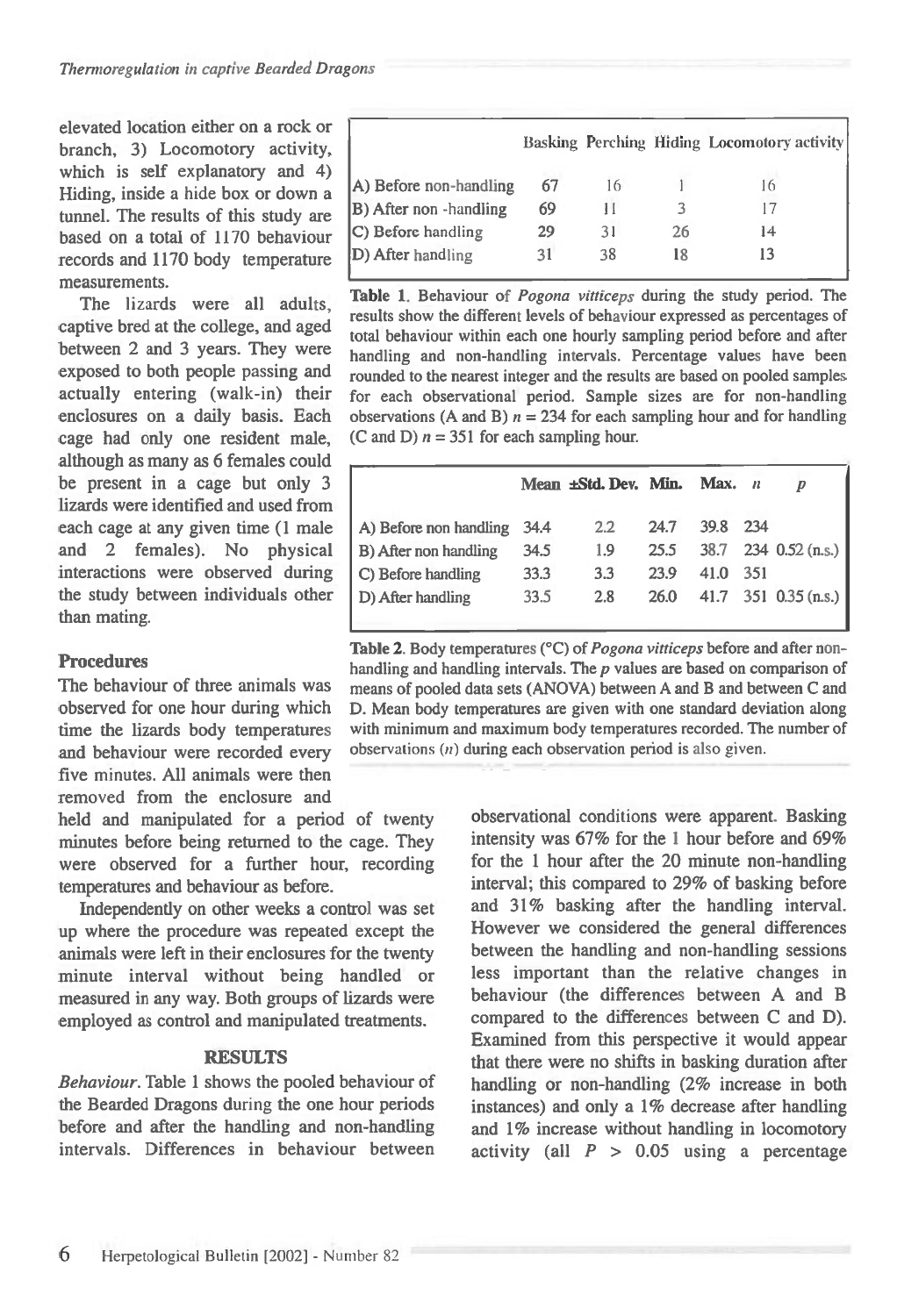

**Body temperatures in °C** 

**Figure** 1. Frequency distributions of *P. vitticeps* body temperature before (A) and after (B) the non-handling interval and before (C) and after (D) the handling interval. The data are shown as percent frequencies of the total number of observations within each hourly period. Sample sizes are given in Table 2.

comparison test with the h-distribution at  $d.f.$  = 234 for non handling and  $d.f. = 351$  for handling). **Perching increased from 31 to 38% after the lizards were handled but decreased by 5% - from 16 to 11% during non-handling sessions but neither of these behaviours shifts were found to be significant (handling** *(d.f.=* **351) and non-handling**   $(d.f. = 234)$  both gave  $h = 0.147$ ,  $P > 0.05$ ). The **only significant shift in behaviour was the 8%**  decrease in hiding after being handled  $(h = 0.194)$ ,  $d.f. = 351$ ,  $P < 0.05$ ; this increased non**significantly by 2% after the 20-minute nonhandling period.** 

*Body temperatures.* **Table 2 shows the statistics relating to pooled body temperature measurements; Fig. 1 shows histograms of the overall body temperature distributions before and after the handling or non-handling intervals in more detail. The data were examined for relative shifts in the patterns of body temperatures that could be identified as due to handling influences, which is**  **again between A and B compared to differences between C and D in either Table 2 or Fig 1. This is: 1) adjustments in set point temperatures, here determined <sup>35</sup> <sup>50</sup> as the arithmetic mean body temperatures; and 2) changes in thermoregulatory precision, defined as the variances in body temperatures around the means. As can be seen from Table 2 the changes in mean body temperatures were minor either from before to after handling (0.1°C) or between before to after nonhandling (0.2°C). The** 

**differences were tested using ANOVA which showed that they were not significant; nonhandling,** *F* **(1,466) = 0.4,** *P >* **0.05; handling,**  *F* **(1,700) = 0.87,** *P>* **0.05.** 

**The variances in lizard body temperatures were greater before the 20-minute intervals whether**  handled  $s^2 = 10.9$  versus  $s^2 = 7.9$  or not handled,  $s^2$  $= 4.79$  versus  $s^2 = 3.53$ . A Levene's test set at the **95% interval was unable to reject a null hypotheses of equal variances in the corresponding data sets; variances did not change significantly either after the lizards were handled or in the absence of**  handling. The Levene's value for not handled **variances (A versus B) was 0.74,** *P=* **0.89, and when the lizards were handled (C versus D) 0.87,**   $P = 0.74$ . Therefore no significant changes in **either set point temperatures or degree of thermoregulatory precision could be found in the body temperature data.** 

#### **DISCUSSION**

**The results of this study were unable to show conclusive evidence that handling influenced** *P. vitticeps* **body temperature levels despite the mainly minor behavioural differences. The results were not unexpectedly different from Cabanac & Gosselin's (1993) study on handling effects in** *C.*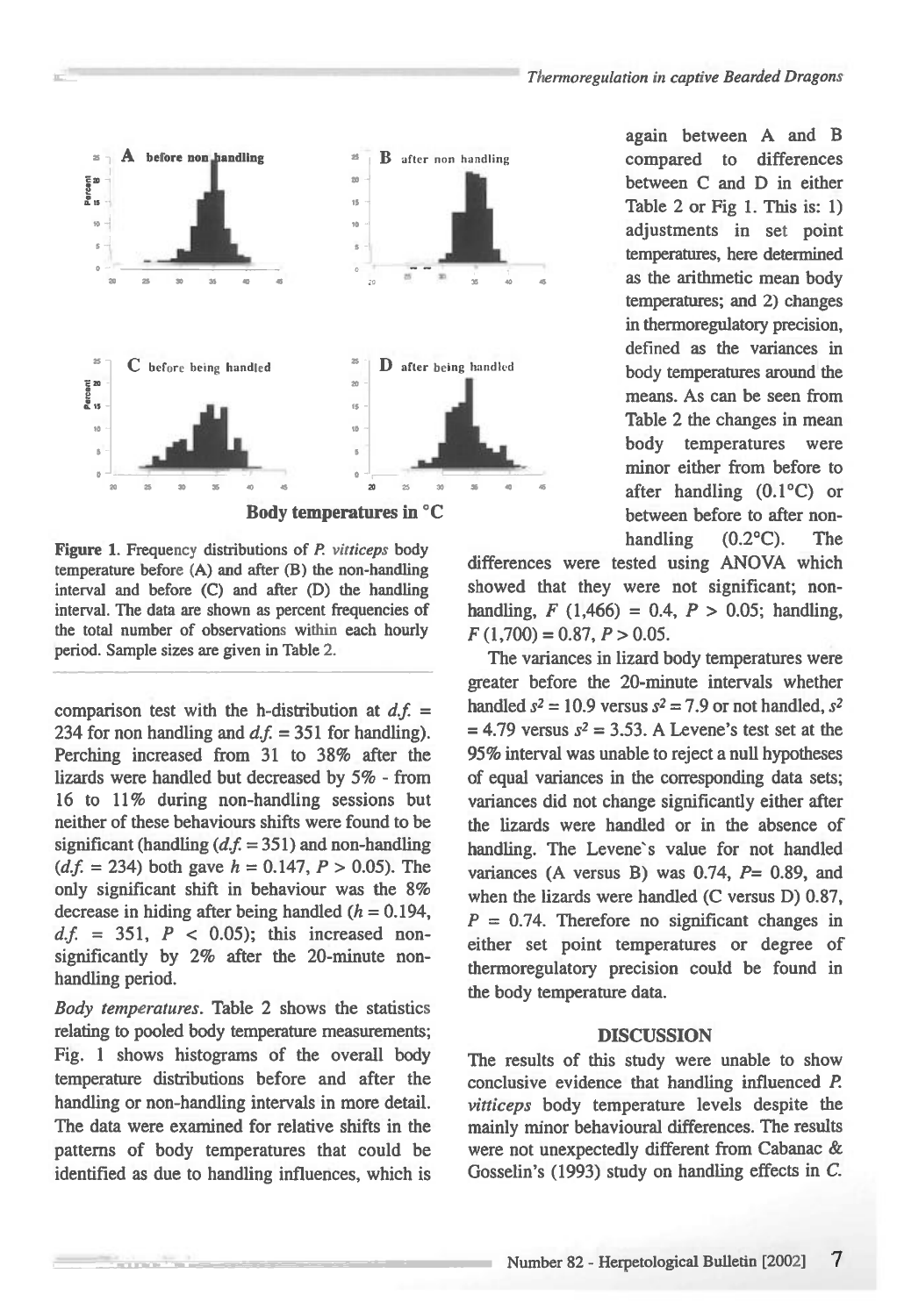*maculatus* since the reaction of a reptile to being handled may be dependent on its natural escape behaviour. Consider flight as the method of escape, here increases in body temperature and the subsequent Q<sub>10</sub> effects would be beneficial increasing, critically, muscular energy. This is indeed the method employed by many of the smaller teiid lizards (including *C. maculatus)* that are often quick moving highly mobile animals. In contrast, passive defence as seen in certain glass lizards (e.g. Hailey & Theophilidis, 1987), death shamming (Carpenter & Ferguson, 1977) and the cryptic behaviour frequently observed in agamids (e.g. Hennig, 1979) including *P. vitticeps,* require that the animal remains immobile. Increases in body temperatures and metabolic rates in response to predators may not be adaptive in this escape tactic since movement would render them conspicuous. The perching recorded in captive *P. vitticeps* appears to be analogous to the crypsis observed under natural conditions.

A second and perhaps just as obvious possibility is that, as captive bred animals, the lizards had become habituated to the presence of humans. Habituation has been observed in other lizards e.g. *Lacerta, Amphibolurus, Uta*  (Greenberg, 2001) and *Anolis* (Sugarman, 1990). A good example is in *Anolis carolinensis* where the defensive immobility response diminishes with increasing exposure to human observers (McNight, 1978) and may vary with environmental conditions (Hennig, 1979). Bearded Dragons may also be in this category, since they are comparably easy to maintain in captivity in the sense that they are 'placid' i.e. subjectively they appear to tolerate disturbance and low levels of stress and this could result in a lack of effects on behavioural thermoregulation. It is also possible of course that the dragons were affected by handling but not in the ways measured here. The problem of measuring stress or other physiological disturbances in reptiles is that the only direct way is through measuring hormone levels, but the act of removing a blood sample may in itself be a stressful experience (Avery, 1999). In this respect the lizards could even have been influenced in some way by measurement,

irrespective of the use of non-invasive infrared detectors to record body temperatures, although it might then be expected that if they were sensitive to this degree, they would react in some significant way to handling.

Behaviour alone may not necessarily provide a useful indication of stress in reptiles. In lizards behaviour is not always homogenous and may adjust to subtle background environmental conditions, differences between individuals, physical condition and, on occasion in *P. vitticeps,*  the selection of temporary semi-dormant periods to low body temperatures — possibly a form of metabolic resting? However, the ranges and means of body temperature recorded in captive *P. vitticeps* were in close agreement with field body temperatures (several references reviewed in Heatwole & Taylor, 1987) indicating no evidence for any low temperature preference' in captive reptiles suggested by Warwick (1990). The present approach was based on the assumption that if a handled lizard is stressed, normal behaviour will be abandoned to the extent that this will influence thermoregulatory precision or shifts in thermal set points; there was no evidence for this in the present study. Future studies could provide useful information in this area of interest by investigating shifts in respiration rates (Avery, 1999) and comparative growth rates between handled and non-handled animals.

# **ACKNOWLEDGEMENTS**

We thank Dr. Roger Avery for critical comments on the manuscript. Brenda Mills provided important support in animal care during the research.

### **REFERENCES**

- Arena, P.C. & Warwick, C. (1995). Miscellaneous factors affecting health and welfare. *In* Health and Welfare of Captive Reptiles, pp. 263-283 (Eds. Warwick, C. Frye, F.L. & Murphy, J.B.) London: Chapman & Hall.
- Avery, R.A. (1985). Thermoregulatory behaviour of reptiles in the field and in captivity. In *Reptiles; Breeding, Behaviour and Veterinary Aspects,* pp. 45-60. (Eds. Townson, S &